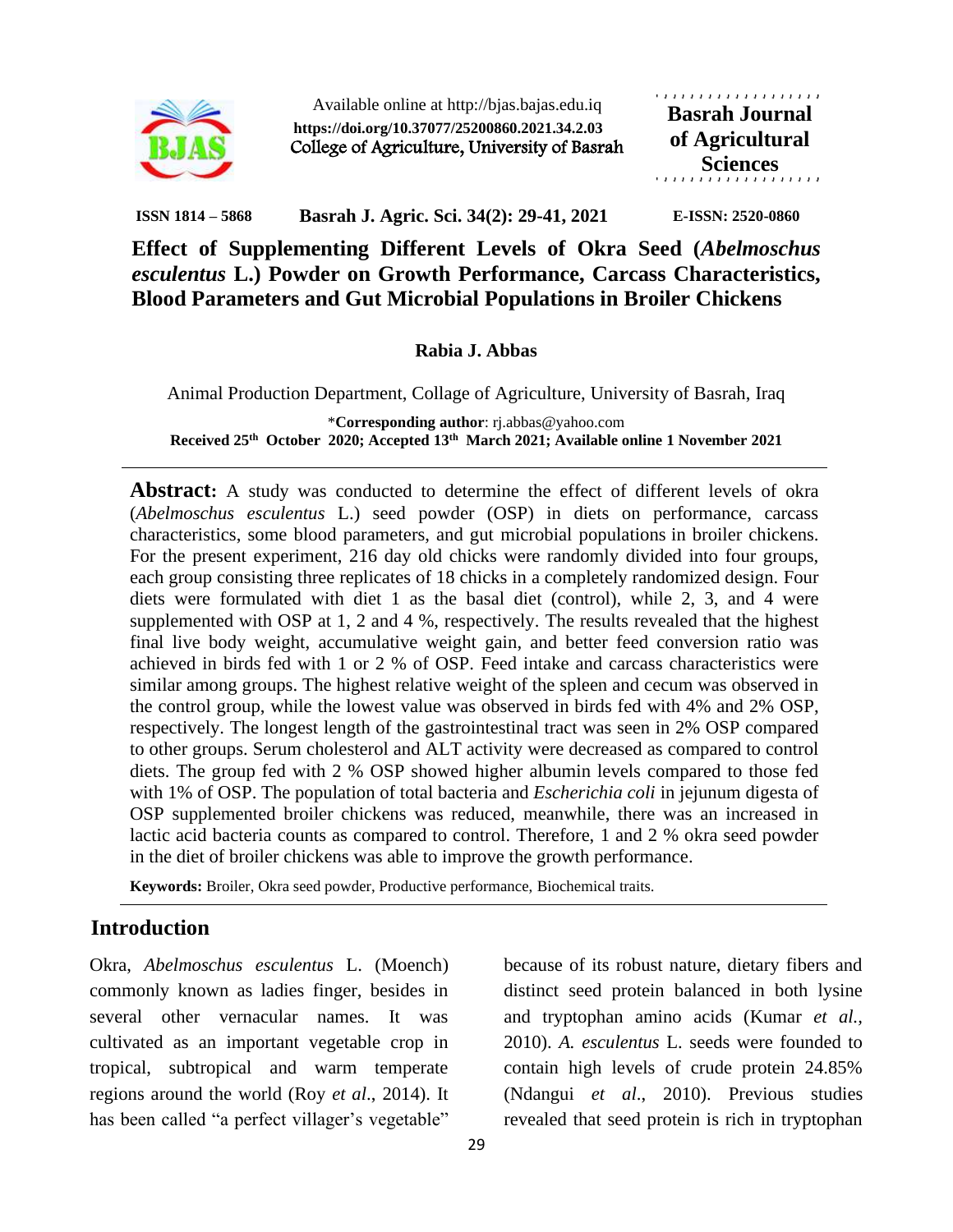$(94 \text{ mg.g}^{-1} \text{ nitrogen})$  and as well contains suitable amounts of sulfur-containing amino seeds exceptionally useful in reducing human malnutrition (NAP, 2006). Besides that, the composition of okra seed protein from amino acids is comparable to that of soybean, and the protein efficiency ratio (PER) is higher than that of soybean, as well as the pattern of amino acids in the protein, renders it an adequate supplement to legume or cereal basic diets according to Gemede *et al*. (2015). On the other hands, okra seed protein with good PER and net protein utilization (NPU) values is comparable to many cereals (excepting wheat) and its oil yield is similar to the most oil seed crops except oil palm and soybean oil (Kumar, *et al*., 2010). Also, a recent study confirmed that the great of essential amino acids of okra seeds powder were leucine (6.71%) followed by lysine (5.22%) (Abouel-Yazeed, 2019).

 In terms of biomolecular characters in okra seeds, Dhruve *et al*. (2020) indicated that the highest amount of free amino acid, reducing sugars and calcium was recorded in genotype AOL 13-75 whereas, lysine was higher present in Pusasawani and methionine the highest in genotype AOL 13-90. According to studies by Benchasri (2012) and MEF (2013).

 *Abelmoschus esculentus* L*.* seeds are a potential sources of oil, with levels varying from 20- 40 (%), which consists of linoleic acid up to 47.4%. Okra seed oil seed was found to contain high levels of unsaturated fatty acids, mainly oleic (up to 24.89%) and linoleic (up to 42.78%), for that, the oil can be classified in the oleic-linoleic acid group, whereas, dominant saturated acid was palmitic (up to 25.79%) (Ndangui *et al*., 2010). Furthermore, okra seed oil has potential hypocholesterolemic effect

(Hassan & Ali, 2015). As well, it can be considered the oil of okra seeds for the prevention and treatment of human diseases and its complication as a potent antioxidant (Al-Kanani *et al*, 2019). Seed mucilage, of okra is may be responsible for washing away toxic substances and bad cholesterol, which loads the liver (Dhruve *et al*., 2015). Kumar *et al*. (2013) have revealed that okra contains special fiber, which takes sugar levels in blood under control, providing sugar quantity, acceptable for the bowels. According to Gemede *et al*. (2015), okra vegetable crop is a powerhouse of valuable nutrients, about half of which is soluble fiber in the form of gums and pectin's which help to hypocholesterolemic, lowering the risk of heart diseases.

 Arapitsas (2008) reported that the main component of okra seeds was oligomeric catechins  $(2.5 \text{ mg} \cdot \text{g}^{-1})$  of seeds) and flavonol derivative  $(3.4 \text{ mg} \cdot \text{g}^{-1})$  of seeds), however the pod skin mostly a component of hydroxycinnamic, and quercetin derivatives  $(0.2$  and  $0.3$  mg.g<sup>-1</sup> of skins), also, the author pointed out that okra seeds and pods are rich in phenolic compounds with important biological properties like quartering derivatives, catechin oligomers and hydroxycinnamic derivatives. Some studies have indicated that different parts of okra plant (flower, fruit, leaf, and seed) had high antioxidant activity (Shui & Peng, 2004; Atawodi *et al*., 2009; Liao *et al*., 2012). Hassan & Ali (2015) mentioned that the intake of okra seeds will provide the necessary energy to body, and important phenolics and flavonoids that could support immune body system and prevention of diseases. Additionally**,** okra fruit extracts showed antimicrobial activity against seven pathogenic strains that belong to *Bacillus subtilis*, *Streptococcus pyogens, Klebsiella*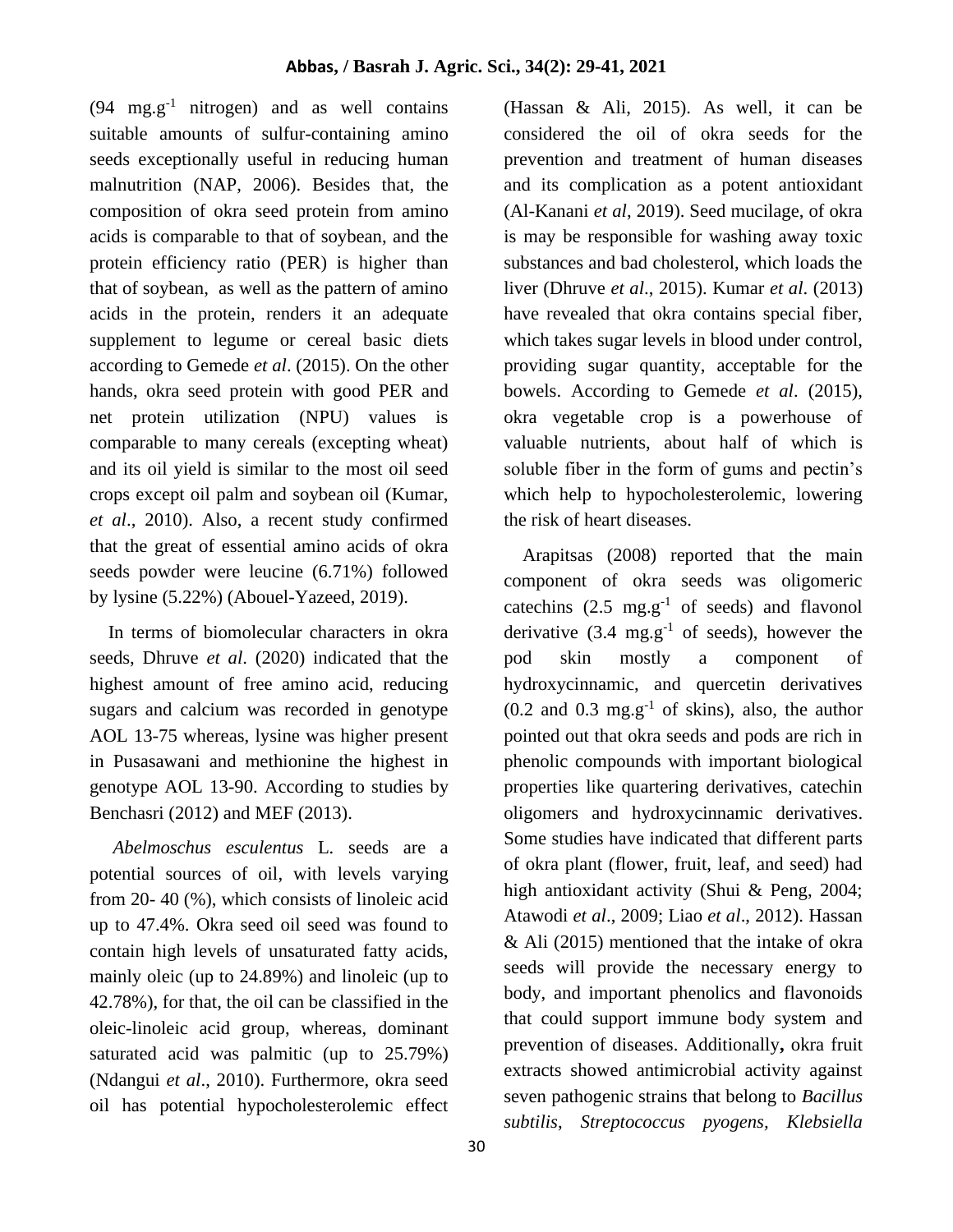*pneumoniae*, *Staphylococcus aureus, Escherichia coli*, *Proteus mirabillis* and *Pseudomonas aeruginosa* (Chaudhari *et al*., 2011). Olorunnipa *et al*. (2013) showed that the methanol extracts of *Abelmoschus esculentus* L. Moench (Okra) dried fruit had bactericidal activity against *Helicobacter* strains (*H. pylori* strains coded BAA009 and *H. pylori* BAA026) *in vitro* study.

 Kalarani *et al*. (2017) stated that acetonic extract of various parts of okra plant (peel, seed, the combinations of peel and seeds) has been shown antibacterial activity that was higher than the activity of the positive control (Ofloxacin). Many studies have focused to describe the medicinal characteristics of okra (Amin, 2011; Nwachukwu, *et al*., 2014; Roy *et al*., 2014; Singha *et al*., 2014; Gemede *et al*., 2015). There is limited research available on the effect of okra seeds on poultry performance. supplementation of okra meal in broiler diets was not changed among groups on daily gains and feed conversion ratio, whereas there was a significant improvement in broiler skin pigmentation and belly fat considering that xanthophyll's - rich okra meal may be used as a natural coloring source in poultry feed (Liu *et al*., 2008). Machebe *et al*. (2013) reported that feeding okra seeds extracts  $(50 \text{ ml.} l^{-1})$  breeder Turkey hens significantly improved the number of eggs laid, fertility and hatchability of the eggs. Given this background, the objective of this study was to determine the effect of dietary supplementation with okra seeds meal on the productive performance in broiler chickens. As well as, to examine whether okra seeds supplementation affected carcass characteristics, internal organ properties and blood parameters.

## **Materials & Methods**

### **Preparation of okra seed powder**

Okra seeds were obtained from a local market of Basrah city, Iraq. The seeds were grinded to a fine powder in an electrical mixer and then mixed manually with the basal broiler diet (starter or grower diets) at the levels 1, 2 and 4 %.

### **Animal husbandry and treatments**

Two hundred and sixteen day-old broiler chicks (Ross 308) were distributed randomly into four groups, each including three replicate battery cages  $(18 \text{ birds. } \text{cage}^{-1})$ . Four diets were formulated with diet 1 as the control diet, while 2, 3, and 4 were supplemented with okra seed powder (OSP) at 1, 2, and 4 %, respectively. All the birds under the experiment were provided standard feeding that formulated to meet the nutrient requirements. The parts composition of broiler starter and grower diets has been presented in table (1). Nutrient analysis of OSP was determined as described in AOAC methods (2016) (Table 2).

### **Carcass traits**

Six birds from each treatment (two birds per replicate) were selected based on the average weight of the group and sacrificed for carcass study at the end of  $4<sup>th</sup>$  week, after the birds were manually eviscerated and dressed. Internal organs were carefully removed, weighed and expressed as a percentage of the live weights. The weight of carcass cuts (thigh, breast, back, wings and neck) was calculated. Dressing percent was calculated according to the equation of Al-Fayadh *et al*. (2011):

Dressing percentag  $=$   $\frac{\text{Dressed weight (gm)}}{\text{Liive weight (gm)}}$ Live weight  $\frac{\text{(gm)}}{\text{(gm)}} \times 100$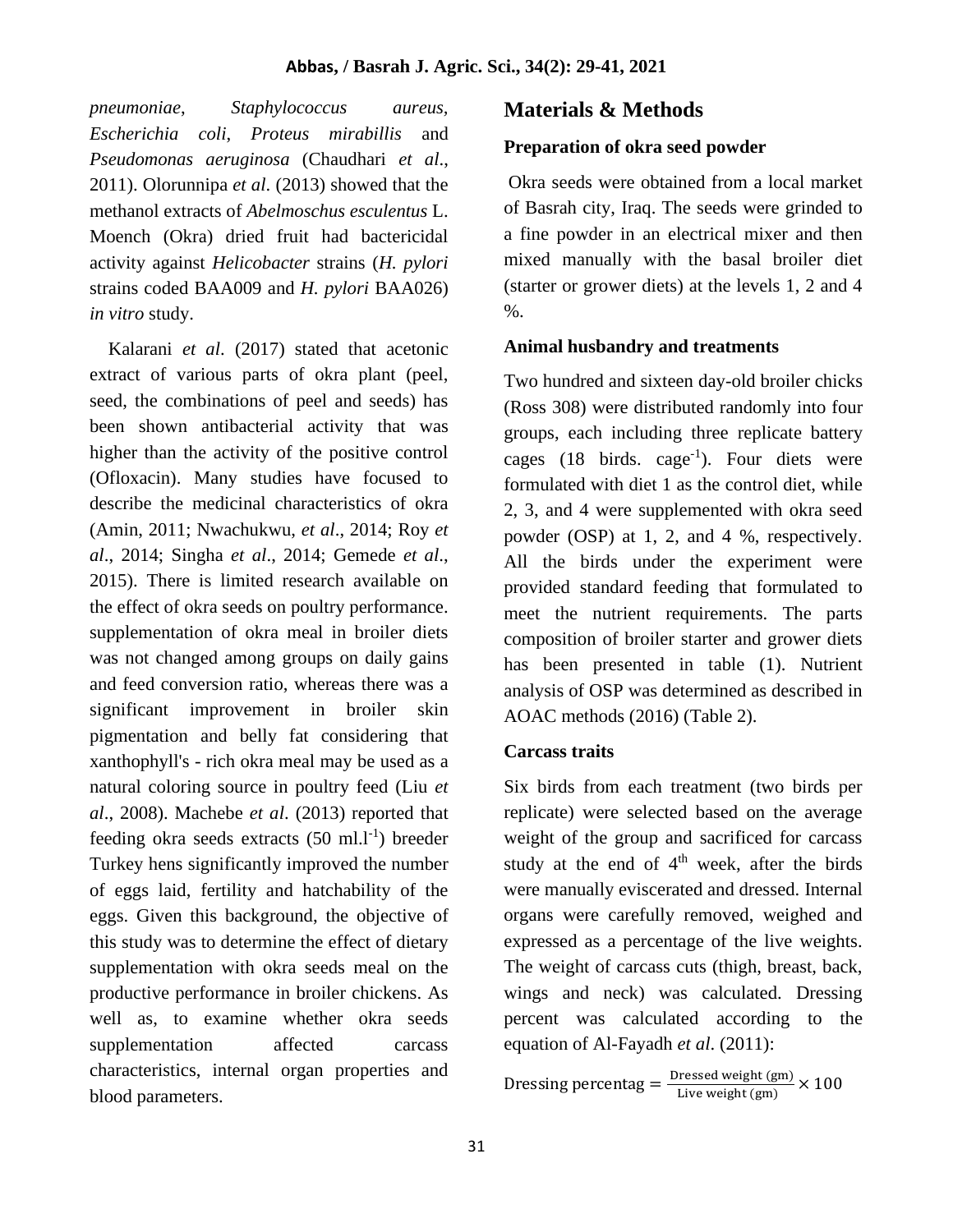|                                           | $\mathbf{r}$ and $\mathbf{r}$ and component and matrixed content of experimental re-<br><b>Starter</b> | Grower                 |
|-------------------------------------------|--------------------------------------------------------------------------------------------------------|------------------------|
| Ingredients $(\% )$                       | $(1-20 \text{ days})$                                                                                  | $(21-28 \text{ days})$ |
| Maize                                     | 29.80                                                                                                  | 33.80                  |
| Wheat                                     | 15.00                                                                                                  | 15.00                  |
| Broken rice                               | 14.00                                                                                                  | 14.00                  |
| Soybean meal                              | 34.00                                                                                                  | 29.00                  |
| Vegetable oil                             | 1.00                                                                                                   | 2.00                   |
| <sup>1</sup> Broiler protein Concentrate  | 5.00                                                                                                   | 5.00                   |
| Calcium carbonate (CaCo <sub>3</sub> )    | 0.70                                                                                                   | 0.70                   |
| <sup>2</sup> Mineral mixture              | 0.30                                                                                                   | 0.30                   |
| Common salt                               | 0.20                                                                                                   | 0.20                   |
| <b>Total</b>                              | <b>100</b>                                                                                             | 100                    |
| <sup>3</sup> Calculated chemical analysis |                                                                                                        |                        |
| Energy ME (Kcal. $Kg^{-1}$ )              | 3004                                                                                                   | 3106                   |
| Crude protein $(\%)$                      | 23.07                                                                                                  | 21.23                  |
| Calorie: protein ratio                    | 130.21                                                                                                 | 146.30                 |
| Ether extract $(\% )$                     | 2.30                                                                                                   | 3.35                   |
| Crude fiber (%)                           | 3.90                                                                                                   | 3.65                   |
| Calcium (%)                               | 0.81                                                                                                   | 0.81                   |
| Available $P$ (%)                         | 0.34                                                                                                   | 0.33                   |
| Lys $(\%)$                                | 1.25                                                                                                   | 1.13                   |
| $Met + Cys$ (%)                           | 0.74                                                                                                   | 0.69                   |

**Table (1): The composition and nutrient content of experimental rations.**

<sup>1</sup>Protein concentrate used from Al-Hayat Company , Jordanian Origin, provided per kilogram of diet: 44% Protein, 2800 kcal/kg ME, 12% Fat, 25% Ash, 5% Calcium, 2.9% Phosphorus, 2.55% Methionine + cysteine , 2.8% Lysine. <sup>2</sup>Content/kg: Manganese 80 g; Iron 80 g; Zinc 50 g; Copper 10 g; Cobalt 2 g; Iodine 1 g; Excipient Q.S. -1,000 g. <sup>3</sup>Was calculated according to the feed composition Tables given in NRC (1994).

| Nutrients $(\% )$                                        | Okra seed powder |
|----------------------------------------------------------|------------------|
| Moisture                                                 | 9.73             |
| Crude protein                                            | 22.01            |
| <b>Ether Extract</b>                                     | 14.99            |
| Total ash                                                | 5.21             |
| Crude fiber                                              | 17.63            |
| Nitrogen free extract                                    | 30.43            |
| Organic matter                                           | 94.79            |
| <sup>1</sup> Metabolized Energy (Kcal.Kg <sup>-1</sup> ) | 2810             |

**Table (2): Chemical composition (% on a dry weight basis) of the of okra seed powder.**

<sup>1</sup>ME was calculated by the equation described by Lodhi *et al*. (1976).

#### **Blood parameters**

At the end of the experiment, six chicks per treatment were slaughtered, and blood samples were collected in tubes without heparin for biochemical assays. The blood sample was drawn in the early morning from the wing vein of birds and allowed to clot at room temperature  $(25^{\circ}C)$  for one hour prior to serum collection. The blood sample was collected in heparinized test tubes and centrifuged at 3000 rpm,  $15$  min, and  $25^{\circ}$ C to obtain serum. The serum preserved at -20  $^{0}$ C until the time of analysis. The following variables were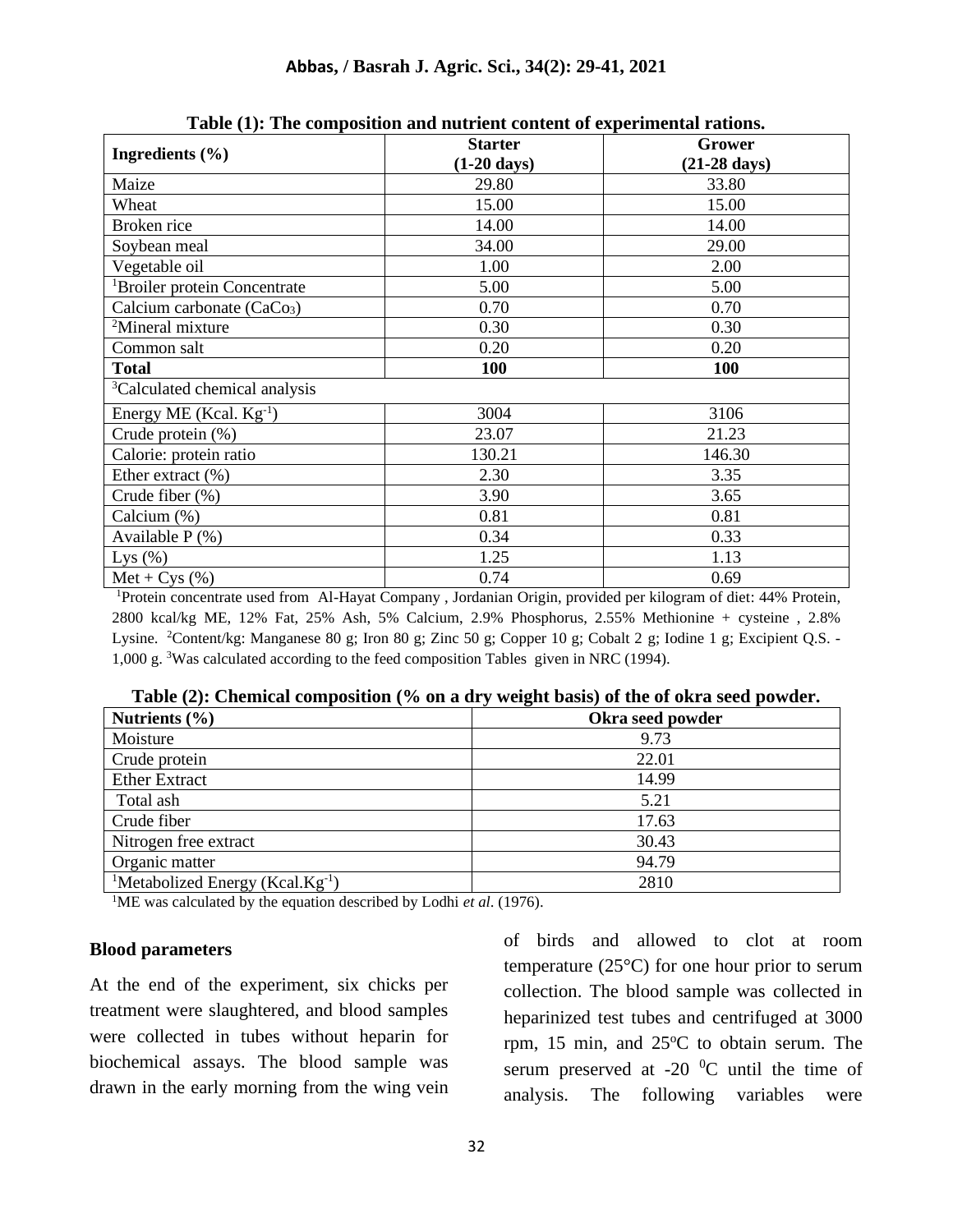measured: Total proteins and albumin by a Colorimetric method using available Commercial Kits (Biolab SAS, France); sera globulin was calculated as the difference between total protein and albumin; cholesterol, triglycerides, and glucose were measured according to the methods described by Tietz (1999) by using available Commercial kits (Biolabo SAS); aspartate aminotransferase (AST) and alanine aminotransferase (ALT), were measured by using diagnostic kits (QCA, Amposta, Spain). AST: ALT ratio was calculated.

### **Micro-bacterial count**

The number of bacteria was estimated according to pour plate method mentioned by Harrigan & McCance (1976). Samples of the contents from the jejunum were immediately collected per chick (six chicks per treatment) into glass containers, later it was transferred to the microbial population laboratory. One gram of the jejunum contents were mixed and placed in sterile glass containing 9 ml of sterile peptone solution. The dilution process was then carried out to dilute the decomposition to  $10^{-2}$ dilution, then 1 ml of the dilute was added to 9 ml of peptone solution to reached dilution  $10^{-3}$ . This process was re-reduced to  $10^{-5}$ .  $10^{-8}$ dilution. In the microbial cultivation, transfer 1 ml of each dilution to two sterile plates and add 20 ml of sterilized agar culture to estimate total bacterial, MRS (De Man, Rogosa, and Sharpe agar) agar (facultative anaerobes Lactobacillus spp.) and McConkey agar to estimate colonic bacteria (*Escherichia coli*). For bacterial growing, all the plates were incubated at 37°C, MRS agar plates were incubated anaerobically for 48 hours and other plates were incubated aerobically for 24 hours. The bacteria counts

were estimated by multiplying the total number of bacterial colonies at each incubation period in a dilution inverted.

#### **Statistical analysis**

The data were subjected to analysis of variance (One –way ANOVA) in accordance to Completely Randomized Design (CRD) using SPSS software (2015) to analyze the results. Least Significant Difference (L.S.D.) test was applied to the separated means at significant level of 0.05 (SPSS, 2015).

## **Results**

## **Effect of OSP supplementation on productive performance of broilers**

The effect of dietary supplementation with okra (*Abelmoschus esculentus)* seed powder (OSP) on the productive performance of broiler chickens is presented in Table 3. The result revealed that the groups supplemented with 1 and 2 % OSP caused significantly  $(P \le 0.05)$ higher body weight and weight gain when compared with 4% treated and control group at 28 days of age, meanwhile all OSP supplementations did not show any effect on total feed intake. As table (3) shows, there were a significant improvement for feed conversion ratio (FCR) at levels 1 and 2% during experimental period as compared with control and higher levels of OSP (4%).

### **Carcass and internal organ characteristics**

No significant differences were found with regard to the carcass characteristics measurements (Table 4). Table (5) shows that, with the exception of the relative weight of the spleen, gastrointestinal tract length and caecum weight, all other organs measured were not significantly influenced by the dietary treatments.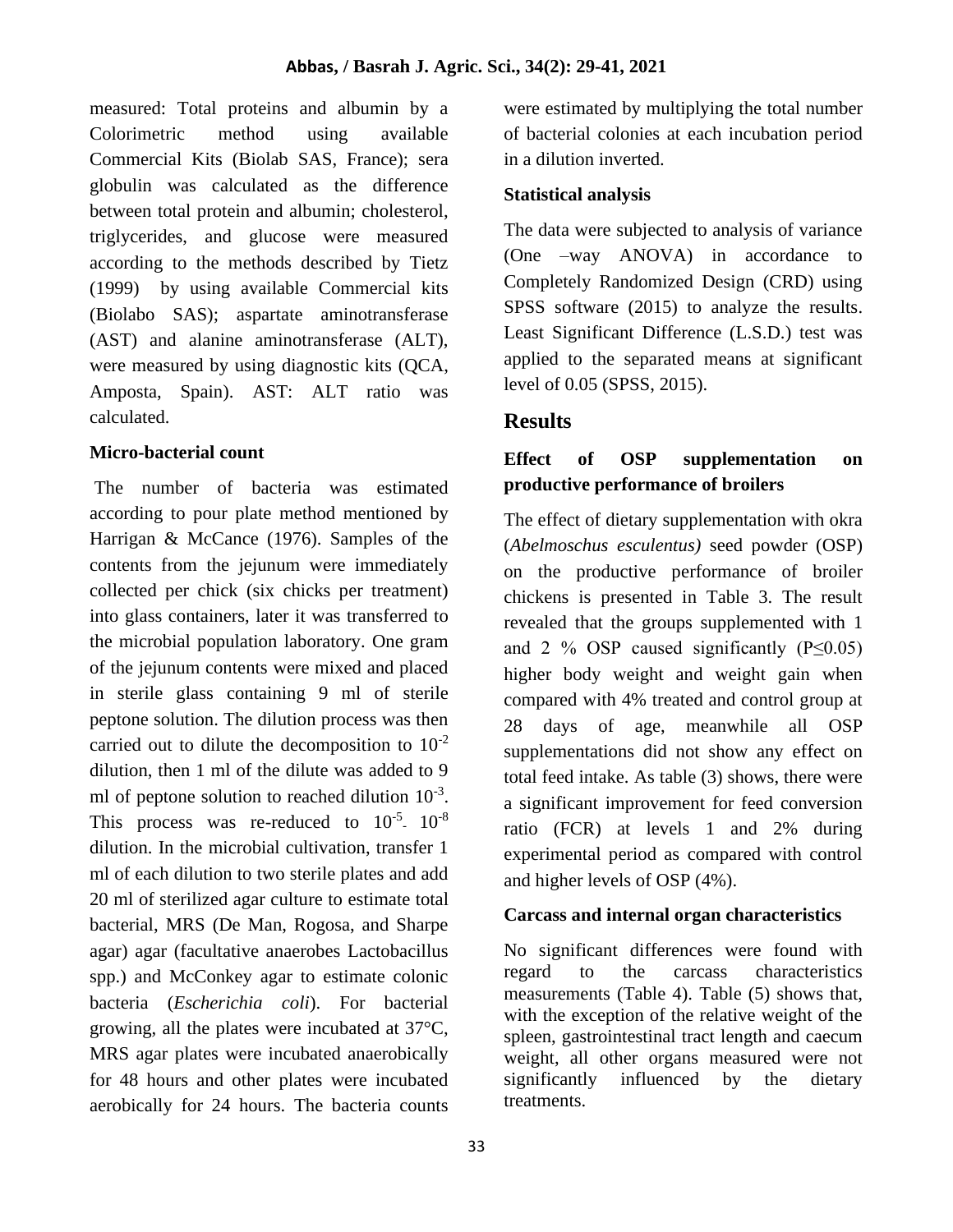|                                    | Treatment of okra seeds powder $(\% )$ |                             |                              |                                |  |  |
|------------------------------------|----------------------------------------|-----------------------------|------------------------------|--------------------------------|--|--|
| <b>Parameters</b>                  |                                        |                             |                              |                                |  |  |
| Initial live weight (g)            | $35.4^{\rm a} \pm 0.23$                | $35.5^{\circ} \pm 0.70$     | $34.2^{\mathrm{a}} \pm 0.23$ | $35.0^{\circ} \pm 0.62$        |  |  |
| Final body weight (g)              | $1473^{bc}$ + 17.89                    | $1540^a \pm 0.88$           | $1524^{ab} \pm 23.09$        | $1468^{\circ}$ $\pm 3.28$      |  |  |
| Total weight $gain(g)$             | $1437.6^b \pm 17.67$                   | $1504.5^a \pm 1.63$         | 1489.8 <sup>a</sup> ±22.86   | $1433.0^b \pm 12.82$           |  |  |
| Total feed intake $(g,bird^{-1})$  | $2351^a \pm 33.26$                     | $2366^{\text{a}}\pm 25.58$  | $2311^{a} \pm 0.87$          | $2303$ <sup>a</sup> $\pm$ 4.30 |  |  |
| Feed conversion ratio( $g$ : $g$ ) | $1.64^b \pm 0.014$                     | $1.57^{\mathrm{a}}\pm0.019$ | $1.55^a \pm 0.008$           | $1.61^{ab} \pm 0.017$          |  |  |

**Table (3): Effect of okra seeds powder on the overall (0-28 d) performance of broiler chicks.**

 $a-c$  Means within main effects with no common superscripts are different significantly  $p \le 0.05$ )

 Result for relative spleen weight showed that birds fed the control and 1 and 2 % okra seed diets had the highest significant values that were similar ( $P \le 0.05$ ) but higher than the value recorded by those fed the 4% okra seed diet.

Birds fed a 2% okra seed diet had the longest length of the gastrointestinal tract as compared to other groups. Caecum relative weight was higher  $(P \le 0.05)$  in control  $(1.004\%)$  as compared to 2% okra seed group.

| <b>Parameters</b>    | Okra seeds $(\% )$      |                            |                               |                                 |  |
|----------------------|-------------------------|----------------------------|-------------------------------|---------------------------------|--|
|                      | $\bf{0}$                |                            | 2                             | 4                               |  |
| Carcass weight $(g)$ | $1191^{\circ}$ ± 40.90  | $1224^a \pm 34.05$         | $1110^a \pm 44.97$            | $1145^{\mathrm{a}}$ $\pm$ 53.24 |  |
| Carcass yield (%)    | $71.03^{\circ}$ ± 0.84  | $71.66^{\circ} \pm 0.48$   | $71.28^{\mathrm{a}} \pm 0.56$ | $71.49^{\circ} \pm 0.29$        |  |
| Breast yield (%)     | $37.74^{\circ}$ ± 0.86  | $38.56^{\circ}$ ± 2.07     | $38.85^{\circ}$ ± 2.08        | $36.35^{\mathrm{a}} \pm 0.67$   |  |
| Thigh yield $(\%)$   | $27.414 \pm 0.61$       | $27.844 \pm 1.69$          | $30.284 \pm 3.20$             | $28.334 \pm 1.14$               |  |
| Back yield (%)       | $17.664 \pm 0.80$       | $18.184 \pm 1.05$          | $17.26^{\circ} \pm 0.96$      | $18.304 \pm 0.19$               |  |
| Wing yield $(\%)$    | $10.194 \pm 0.42$       | $9.534 \pm 0.33$           | $10.46^{\circ} \pm 0.36$      | $9.694 \pm 0.39$                |  |
| Neck yield $(\% )$   | $4.18^{\circ} \pm 0.38$ | $4.074 \pm 0.35$           | $4.35^{\mathrm{a}}\pm0.20$    | $4.86^{\circ} \pm 0.47$         |  |
| Total giblets $(\%)$ | $6.044 \pm 0.23$        | $5.96^{\mathrm{a}}\pm0.16$ | $6.144 \pm 0.13$              | $5.884 \pm 0.21$                |  |
| Liver yield $(\% )$  | $2.83^a \pm 0.07$       | $2.56^{\circ} \pm 0.14$    | $2.78^a \pm 0.13$             | $2.56^{\circ} \pm 0.09$         |  |
| Heart yield $(\%)$   | $0.524 \pm 0.03$        | $0.614 \pm 0.01$           | $0.564 \pm 0.02$              | $0.564 \pm 0.03$                |  |
| Gizzard yield (%)    | $2.64^{\circ} \pm 0.24$ | $2.79^{\circ}$ ± 0.12      | $2.80^a \pm 0.22$             | $2.76^{\circ}$ ± 0.16           |  |

**Table (4): Effect of okra seeds powder on carcass traits in broiler chicks.**

<sup>a</sup>Means in the same row with a common superscript are insignificant differences (P≥0.05).

#### **Serum parameters**

Table (6) presents the serum metabolites to the dietary groups. Total serum protein, globulins, Albumin to globulins ratio, glucose, triglyceride, AST activity, and AST to ALT ratio did not vary significantly due to dietary groups. A significant difference ( $P \leq 0.05$ ) was recorded on serum albumin, cholesterol and ALT activity of broilers fed various diets. Serum cholesterol and ALT activity were

declined ( $P \leq 0.05$ ) in all experimental groups as compared with the control one, on other hands, the group of 2 % okra seed powder showed higher ( $P \leq 0.05$ ) albumin levels than those fed 1% okra seed powder.

#### **Micro-bacterial count**

The results in table (7) showed that there was a significant ( $p \le 0.05$ ) reduction in total bacterial and *E. coli*, whereas the *Lactobacilli* population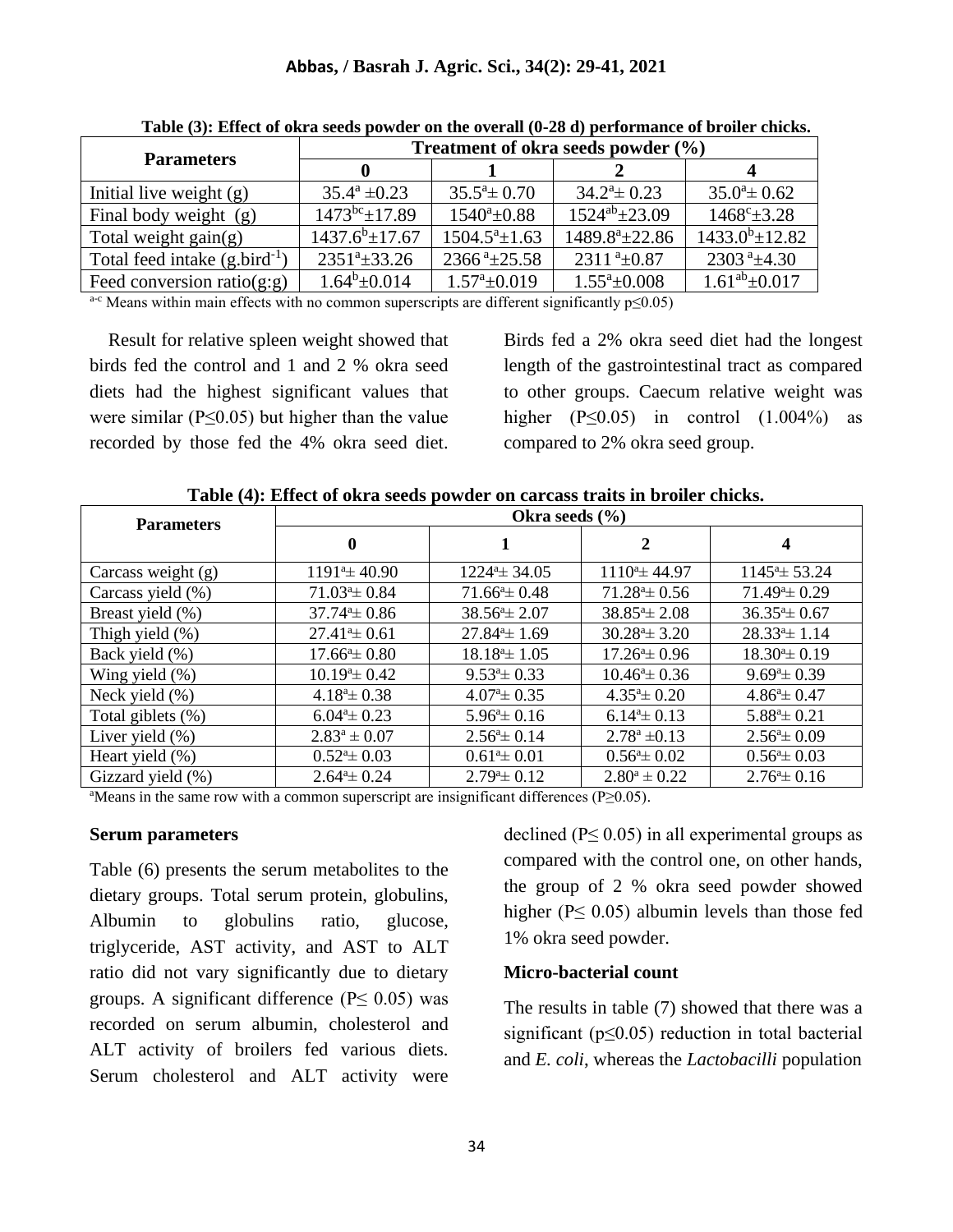| <b>Characteristics</b>            | Treatment of okra seeds powder $(\% )$ |                                        |                              |                      |  |
|-----------------------------------|----------------------------------------|----------------------------------------|------------------------------|----------------------|--|
|                                   | $\boldsymbol{0}$                       |                                        | $\mathbf{2}$                 | $\boldsymbol{4}$     |  |
| Spleen weight $(\%)$              | $0.16^a \pm 0.007$                     | $0.13^{ab}$ ± 0.005                    | $0.15^a \pm 0.02$            | $0.11^b \pm 0.008$   |  |
| Pancreatic weight (%)             | $0.32^{\rm a}$ ±0.05                   | $0.32^a \pm 0.03$                      | $0.36^a \pm 0.02$            | $0.31^a \pm 0.03$    |  |
| Proventirculas weight (%)         | $0.51^{\rm a}$ ±0.02                   | $0.51^a \pm 0.07$                      | $0.54^a \pm 0.08$            | $0.59^a \pm 0.06$    |  |
| Gastrointestinal tract weight %   | $4.87^{\rm a}$ ±0.18                   | $5.43^a \pm 0.49$                      | $5.32^{\rm a}$ ±0.24         | $5.23^a \pm 0.43$    |  |
| Gastrointestinal tract length (%) | $11.70^b \pm 0.47$                     | $\frac{12.02 \text{ b}_{\pm 0.75}}{2}$ | $13.97^{\mathrm{a}}\pm 0.34$ | $12.13^b \pm 0.44$   |  |
| Bursa of Fabricius weight %       | $0.21^a \pm 0.14$                      | $0.22^a \pm 0.02$                      | $0.24^a \pm 0.03$            | $0.23^a \pm 0.01$    |  |
| Bursa Index                       | $1.00^a \pm 0.00$                      | $1.07^{\rm a}$ ±0.16                   | $1.16^a \pm 0.15$            | $1.14^a \pm 0.10$    |  |
| Caecum weight %                   | $1.00^a \pm 0.23$                      | $0.69^{ab}$ ± 0.07                     | $0.56^b \pm 0.05$            | $0.64^{ab} \pm 0.10$ |  |
| Caecum Length $(\%)$              | $1.46^a \pm 0.12$                      | $1.47^{\rm a}$ ±0.15                   | $1.31^a \pm 0.13$            | $1.19^a \pm 0.15$    |  |

**Table (5): Effect of okra seeds powder on some gut measurements and relative organ weights in broiler chicks.**

a-bMeans in the same row with a common superscript are insignificant differences (P≥0.05).

#### **Table (6): Some blood parameters at 28 days of age of chick fed okra seeds powder.**

| <b>Parameters</b>                              | Treatment of okra seeds powder (%) |                      |                        |                            |  |
|------------------------------------------------|------------------------------------|----------------------|------------------------|----------------------------|--|
|                                                | 0                                  |                      |                        | 4                          |  |
| Total Protein $(g.dl^{-1})$                    | $3.63^a \pm 0.14$                  | $3.66^a \pm 0.23$    | $4.28^a \pm 0.33$      | $4.16^a \pm 0.51$          |  |
| Albumin $(g.dl^{-1})$                          | $2.46^{ab} \pm 0.13$               | $2.22^b \pm 0.07$    | $2.52^a \pm 0.05$      | $2.43^{ab} \pm 0.08$       |  |
| Globin $(g.dl^{-1})$                           | $1.17^a \pm 0.12$                  | $1.44^a \pm 0.21$    | $1.76^a \pm 0.28$      | $1.73^a \pm 0.46$          |  |
| Albumin to Globulin ratio                      | $2.19^a \pm 0.35$                  | $1.63^a \pm 0.22$    | $1.52^a \pm 0.17$      | $1.64^a \pm 0.29$          |  |
| Glucose $(mg/dl)$                              | $229.18^a \pm 10.81$               | $317.25^a \pm 51.54$ | $250.35^a \pm 10.88$   | 298.47 <sup>a</sup> ±60.83 |  |
| Cholesterol $(mg.dl^{-1})$                     | $120.08^a \pm 9.26$                | $105.91^b \pm 4.56$  | $87.79^b \pm 2.49$     | $104.76^b \pm 2.06$        |  |
| Triglyceride $(mg.dl^{-1})$                    | $86.25^a \pm 9.57$                 | $125.87^a \pm 10.34$ | $119.07^a \pm 9.99$    | $126.75^a \pm 24.42$       |  |
| ${}^{1}\text{AST } (U.l \textsuperscript{-1})$ | $392.0^{\text{ a}}$ ±16.56         | $379.12^a \pm 13.81$ | $395.42^{\circ}$ ±8.14 | $367.81^{a} \pm 13.49$     |  |
| ${}^{2}$ ALT ((U.l <sup>-1</sup> )             | $254.41^a \pm 2.24$                | $242.86^b \pm 1.09$  | $247.09^b \pm 3.03$    | $242.55^{b} \pm 1.24$      |  |
| AST to ALT ratio                               | $1.54^a \pm 0.05$                  | $1.56^a \pm 0.06$    | $1.60^a \pm 0.02$      | $1.52^a \pm 0.05$          |  |

a,bMeans bearing different superscripts within a row differ significantly (P≤0.05)

 ${}^{1}$ AST = Aspartate aminotransferase;  ${}^{2}$ ALT = Alanine aminotransferase.

| Table $(7)$ : Micro-bacterial a count (log cfu.g <sup>-1</sup> ) as affected by supplemented with okra seed powder. |  |  |  |  |
|---------------------------------------------------------------------------------------------------------------------|--|--|--|--|
|---------------------------------------------------------------------------------------------------------------------|--|--|--|--|

| <b>Bacteria types</b>                             | Treatment of okra seeds powder (%) |                             |                   |                   |  |  |
|---------------------------------------------------|------------------------------------|-----------------------------|-------------------|-------------------|--|--|
|                                                   |                                    |                             |                   | 4                 |  |  |
| Total bacterial count (TBC) $(\times 10^8)$       | $3.64^a \pm 0.41$                  | $2.63^b \pm 0.42$           | $2.05^b \pm 0.32$ | $2.47^b \pm 0.34$ |  |  |
| lactic acid bacteria (LAB) $(\times 10^7)$        | $2.99^b \pm 0.50$                  | $5.47^{\mathrm{a}}\pm 0.54$ | $4.80^a \pm 0.66$ | $5.19^a \pm 0.47$ |  |  |
| <i>Escherichia coli</i> (E. coli) $(\times 10^6)$ | $6.68^a \pm 0.40$                  | $3.48^b \pm 1.08$           | $6.00^b \pm 0.48$ | $5.87^b \pm 0.83$ |  |  |

 $\frac{a, b}{b}$ Means within main effects with no common superscripts are different significantly p≤0.05).

was increased significantly in dietary okra seeds powder (*Abelmoschus esculentus* L.) supplemented diets as compared to control at the jejunum.

### **Discussion**

#### **Growth performance of broiler**

The indicated results herein revealed that the supplementation of okra seed powder (OSP)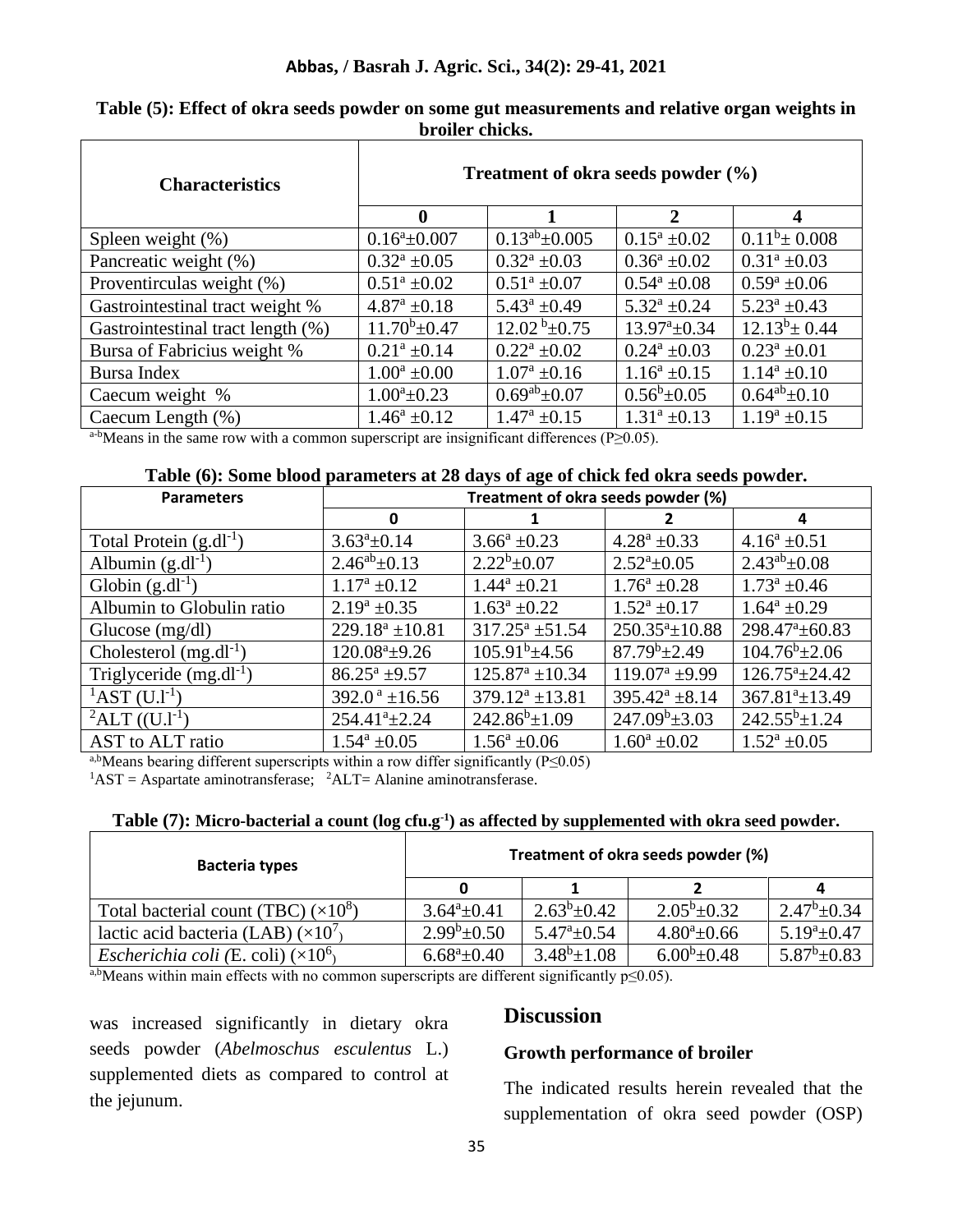enhanced the growth performance of broilers (Table 3). However, Liu *et al.* (2008), noticed that supplementation of okra seed powder on broiler diets did not significantly affect the broiler's daily gain and feed efficiency. The positive effects of supplementing okra seed powder on broilers performance may be due to the antimicrobial activity and antioxidants activity of the components of the OSP, which resulted in better intestinal health and improved digestion and absorption (Chaudhari *et al*., 2011; Olorunnipa *et al*., 2013; Kalarani *et al*., 2017).

 Among the factors that positively affect the growth rate of birds are the nutritional components present in okra seeds which rich in unsaturated fatty acids especially linoleic acid, with adequate amounts of sulfur-containing amino acid, that could be considered as good sources of protein with good PER and NPU values, additionally rich in important minerals such as phosphorus, magnesium, calcium and potassium (Ndangui *et al*., 2010; Gemede *et al.,* 2015), which may enhancing weight and feed efficiency in chicks. On the other hands, study on nutritional analysis of okra seeds, Dhruve *et al*. (2015), suggested that the consumption of OSP, will provide the necessary energy to the body and important antioxidants that could boast immune body system and prevent diseases. Similar results on the feed intake (Table 3) were reported by Liu *et al*. (2008), when okra stems and leaf powder were used in broiler chicks' diets.

### **Carcass characteristics and internal organs**

The supplementation with okra seed powder did not cause any significant differences in carcass traits (Table4) compared with the control. Similarly, no significant differences between relative organ weights (liver, heart,

kidney, lungs and brain) were observed in mice ingested with  $200 \text{ mg}$ .  $\text{kg}^{-1}$  aqueous and methanolic seed extracts of *A. esculentus* (Doreddula *et al*., 2014). In this study, the spleen, caecum weights and gastrointestinal tract length differed between various okra seed powder levels in diets (Table 5). The significant increase in gastrointestinal tract length obtained in okra seed supplemented diets may cause better digest feed efficiently, which reflected to improve feed efficiency ratio that observed in experimental groups (Table 3). Mabelebele *et al.* (2014) stated that lengthy digestive tracts in broiler chickens indicated a higher surface area for nutrient digestion and absorption. On the other hand, the information presented by Gemede *et al*. (2015) showed that the potential nutritional importance of okra and its role in improved nourishment and health. In addition, it can use it to apply in manufacturing for dietary improvement, due to its several health benefits (Abouel-Yazeed, 2019).

## **Blood biochemistry**

Serum cholesterol and ALT activity were significantly  $(P \leq 0.05)$  decreased in all supplemented groups with okra seed powder as compared with the control group (Table 6). The reduction of serum total cholesterol may be due to okra content such as polysaccharide, fiber or antioxidant. In this respect, Kahlon *et al*. (2007) were pointed that okra polysaccharide reduces the cholesterol concentration in the blood due to its ability to bind bile acids. In this connection, Ngoc *et al*. (2008), detected that the extracts from the total plant of *A. esculentus* by dichloromethane (AE1) or methanol (AE2) and extracts from the fruit by dichloromethane (AE3) or methanol (AE4) in mice, may be useful in lowering cholesterol and triglyceride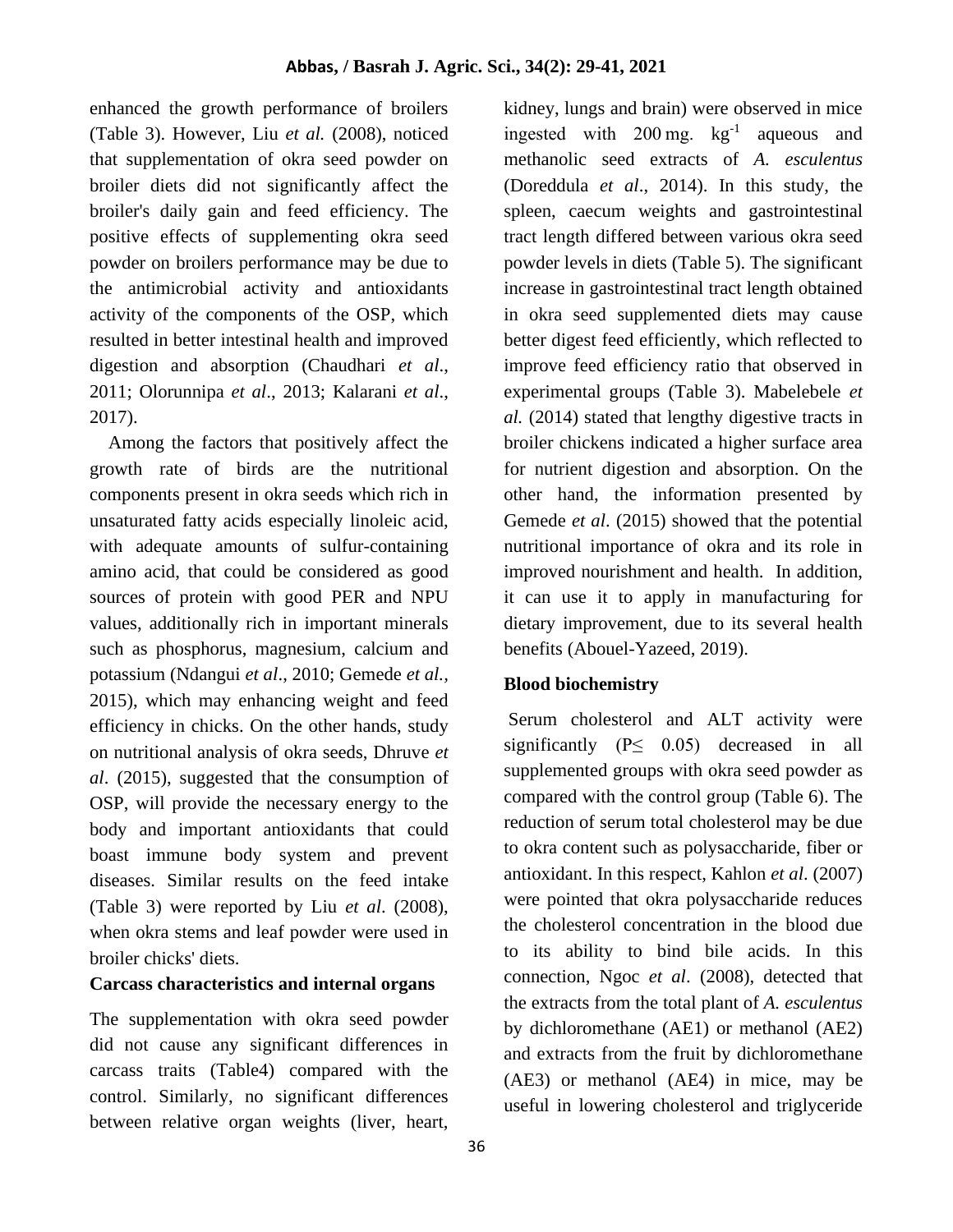levels in hyperlipidemia. Doreddula *et al.* (2014) demonstrated that the pretreatment of mice with aqueous and methanolic seed extracts of *Abelmoschus esculentus* (200 m.kg-1 p. o.) for seven days significantly reduced the blood glucose, cholesterol and triglyceride levels elevated by acute restraint stress, their results were similar to our finding in respect of cholesterol, but differ with glucose and triglyceride levels which did not vary significantly. In the sense, the fibers in ladies finger (okra, *Abelmoschus esculentus* L.) lead to stabilize blood sugar by regulating the rate at which sugar is absorbed from the intestinal tract (Doreddula *et al*., 2014). The result from other researchers revealed that okra contains special fiber which takes sugar levels in blood under control, providing sugar quantity, acceptable for the bowels (Kumar *et al.,* 2013).

 According to the report of Hu *et al*. (2014) the ladies finger polysaccharide has been possesses hepatoprotective, besides antidiabetic (Aligita *et al*., 2019). Additionally, antidiabetic and antihyperlipidemic activities were reported in rats. According to previous study published by Sabitha *et al*. (2011, 2012) the diabetic rats that fed okra peel and seed powder at 100 and 200 mg.kg-1 dose, exhibited a significant decrease in sera glucose levels and a boost in body weight as the comparison with untreated, diabetic rats. Furthermore, the antidiabetic activity of the okra fruit extract with a dose of 50 mg.  $kg^{-1}$  BW, with the mechanism of action by increasing insulin secretion and rising insulin sensitivity, as well as inhibited carbohydrate absorption in the intestine (Aligita *et al*., 2019).

#### **Micro-bacterial count**

The results showed that there was a significant  $(p \le 0.05)$  reduction in total bacterial and *Echerichiae coli* count (Table 7), whereas the *Lactobacilli* population was increased significantly in dietary okra (*Abelmoschus esculentus* L.) supplemented diets as compared to control in jejunum. The reduction in count of *E*. coli was in accordance with the study of Chaudhari *et al.* (2011), De Carvalho *et al*. (2011) and Kalarani *et al*. (2017), who showed that okra extracts (*A. esculentus* L.) had bactericidal activity against *E. coli*, besides other pathogenic bacteria. In addition, Olorunnipa *et al*. (2013) suggested that anti-Helicobacter pylori activities exhibited by *A. esculentus* L. Moench its local use in the treatment of gastrointestinal diseases associated with the *H. pylori* species. Moreover, the effectiveness of *A. esculentus* (okra) in treating gastric irritations and inflammatory diseases was due to polysaccharides that inhibit the adhesion of H. pylori to stomach tissue (Messing *et al*., 2014). According to the report of Jones (2017) antimicrobial impact of purified okra seed proteins (POP) against pathogens in water treatment marked an excellent inactivation of approximately 100% of fecal coliform and *E-coli* count in raw water was achieved and zero re-growth of bacteria after 72-hour post-treatment, in this sense, the use of POP in water treatment may improve access to clean water and could help in reducing the import of water treatment chemicals in developing countries. The inactivation of total bacteria and *E-coli* count by the okra seed may be due to the presence of various phytochemical compounds such as tannin, saponin, and alkaloids in the seeds, (Jones, 2017).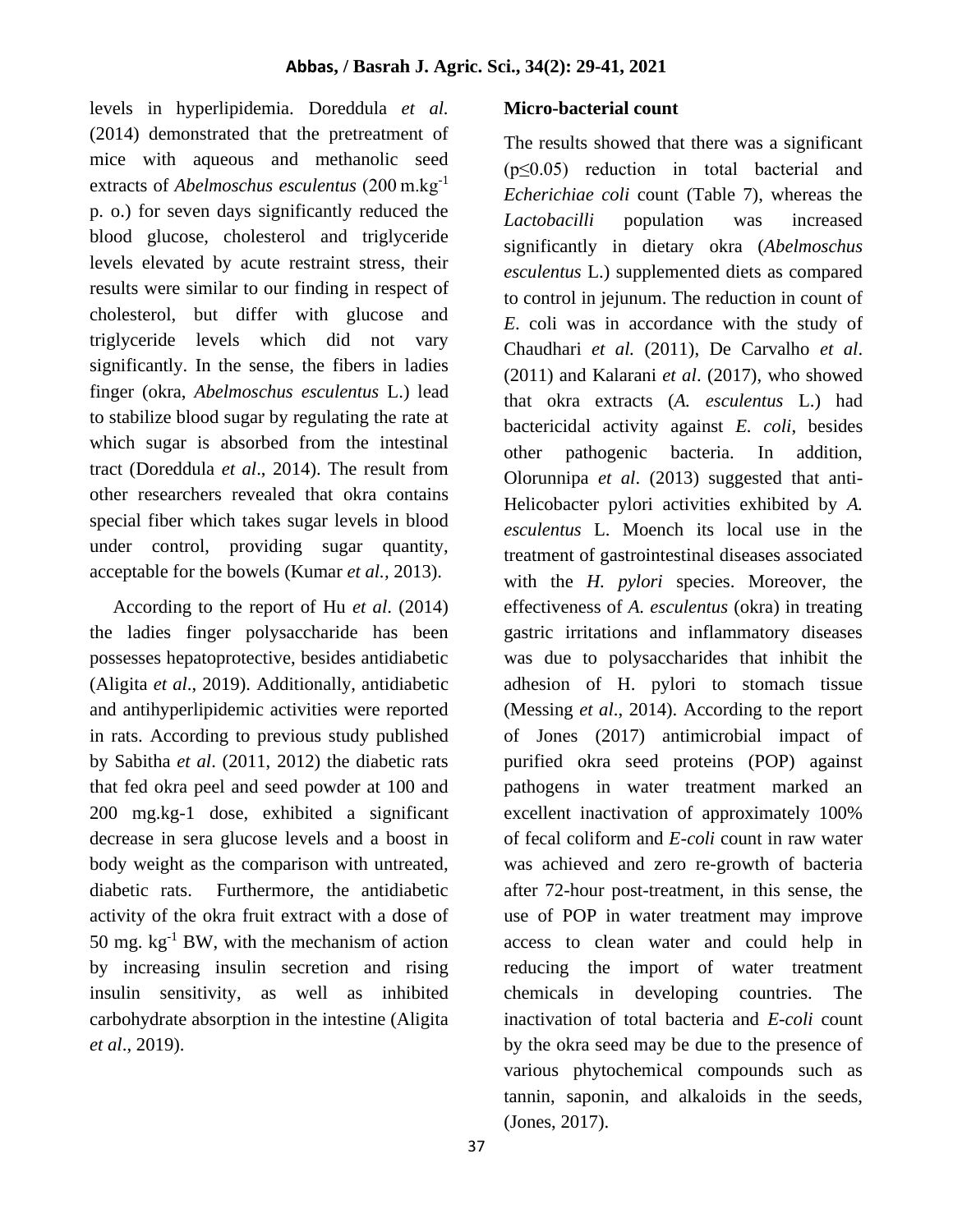# **Conclusion**

It was concluded that supplementation okra seed powder (up to 4% of diet) can reduce the levels of serum total cholesterol and ALT activities, Moreover, the supplementation of OSP led to the reduction of harmful bacteria (*E. coli*) and increased numbers of beneficial (lactic acid) in the jejunum which can help to improve intestinal health. In this trial, OSP at levels 1 and 2 % had the ability to enhance the productive performance of broilers.

## **Acknowledgments**

The author sincerely thanks Dr. Kutaiba J. Al-Kafaji and Dr. Alfred S. Karomy from Department of Animal Production, College of Agriculture, University of Basrah for their assistance in this study.

### **Conflict of interest**

The author doesn't have any probable conflict of interest regarding the publisher's policy requirements.

### **Ethical approval**

In this study, all ethical standards issued by national and international institutions related to poultry breeding and care was applied.

## **ORCID:**

## **Abbas: https://orcid.org/0000-0003-1330- 9894**

## **References**

- Abouel-Yazeed, A. M. (2019). Incorporation of okra seeds powder to employ in some foodstuffs based on its physical, chemical and sensorial evaluation. *Journal of Food and Dairy Sciences*, *10*, 231-236. http:// 10.21608/jfds.2019.53498
- Al-Fayadh, H. A. A., Naji, S. A. H., & Al-Hajo, N. N. (2011). *Poultry Meat Technology*. 2nd part. Higher

Education Press, University of Baghdad, 292pp. *(In Arabic*).

- Aligita, W., Muhsinin, S., Susilawati, E., DahliaPratiwi, D.S., Aprilliani, D., Artarini, A., & Adnyana, I.K. (2019. Antidiabetic activity of okra (*Abelmoschus esculentus* L.) fruit extract. *Rasayan Journal of Chemistry*, *12*, 157-167. http://dx.doi.org/10.31788/RJC.2019.1215059
- Al-Kanani, I.A. S., Al-Hilifi, S. A. H., & Abd-Al-Kareem**,** A. H. (2019). Extraction of Iraqi okra seeds oil and study of its properties during different periods. *Basrah Journal of Agricultural Sciences***,**  32(Special Issue 2), 63-74. https://doi.org/10.37077/25200860.2019.257
- Amin, I. M. (2011). Nutritional properties of *Abelmoschus Esculentus* as remedy to manage diabetes mellitus: A literature review. *International Conference on Biomedical Engineering and Technology,* IPCBEE vol. 11 (2011) © (2011) IACSIT Press, Singapore.
- A.O.A.C. (2016). *Official Methods of Analysis of AOAC International*. George W., & Latimer, Jr. (Eds.), 20th edition. Rockville, Maryland 20850-3250, 3172pp.
- Arapitsas, P. (2008). Identification and quantification of polyphenolic compounds from okra seeds and skins. *Food Chemistry*, *110*, 1041-1045. http://doi. 10.1016/j.foodchem.2008.03.014
- Atawodi, S. E., Atawodi, J. C., Idakwo, G. A., Pfundstein, B., Haubner, R., Wurtele, G., Spiegelhalder, B., Bartsch, H., & Owen, R.W. (2009). Polyphenol composition and antioxidant potential of *Hibiscus esculentus* L. fruit cultivated in Nigeria. *Journal of Medicinal Food*, *12*, 1316–1320. http://doi.10.1089/jmf.2008.0211
- Benchasri, S. (2012). Okra (*Abelmoschus esculentus* (L.) Moench) as a valuable vegetable of the world. *Ratarstvoi Povrtarstvo*. *49*, 105-112. https://doi.10.5937/ratpov49-1172
- Chaudhari, Y, Kumar, E. P., Badhe, M., Mody, H, R., & Acharya, V. B. (2011). An evaluation of antibacterial activity of *Abelmoschus esculentus* on clinically isolated infectious disease causing bacterial pathogen from hospital. *International Journal of Pharmaceutical and*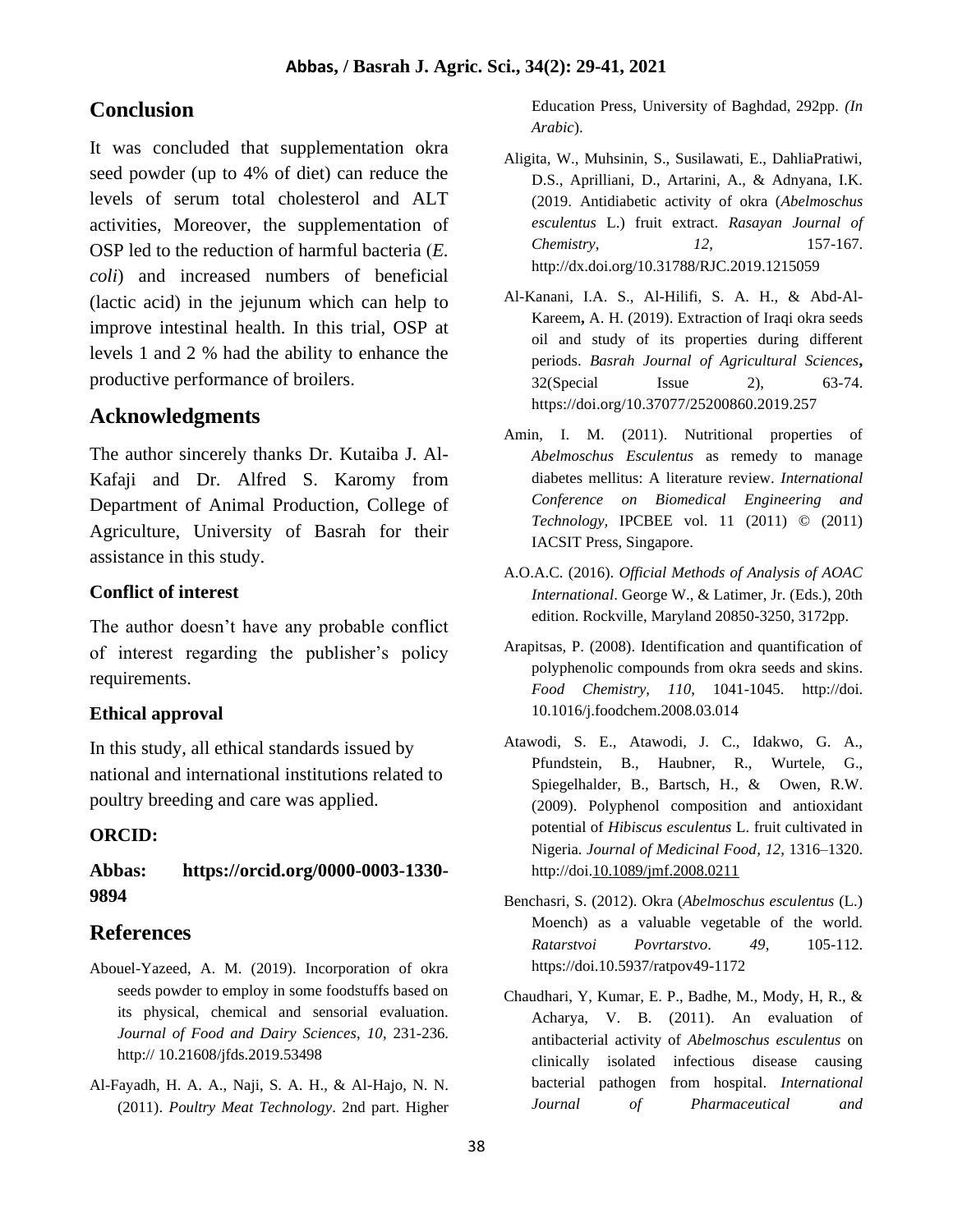#### **Abbas, / Basrah J. Agric. Sci., 34(2): 29-41, 2021**

*Phytopharmacological Research*, *1*, 107-111. Available on line https://eijppr.com/GDOCQ5P

- De Carvalho, C. C. C. R., Cruz, P.A., da Fonseca, M. M. R., & Xavier-Filho, L. (2011). Antibacterial properties of the extract of *Abelmoschus esculentus*. *Biotechnology and Bioprocess Engineering*, *16*, 971- 977. http://doi. 10.1007/s12257-011-0050-6
- Dhruve, J. J., Shukla, Y., Shah, R., Patel, J., & Talati, J. G. (2015). Contribution of okra (*Abelmoschus esculentus* L.) seeds towards the nutritional characterization. *World Journal* of *Pharmaceutical Sciences*, *4*, 1009-1023.
- Dhruve, J. J., Shukla, M. Y., Shah, R., Patel, J., & Talati, J. G., (2020). Contribution of okra (*Abelmoschus esculentus* L.) seeds towards the nutritional characterization. *World Journal of Pharmacy and Pharmaceutical Sciences*, (*Abs.*). https://www.wjpps.com/Wjpps\_controller/abstract\_i d/3406
- Doreddula, K. S., Bonam, R. S., Gaddam, P. D., Desu, R.S.R., Ramarao, N., & Pandy, V. (2014). Phytochemical analysis, antioxidant, antistress, and nootropic activities of aqueous and methanolic seed extracts of ladies finger (*Abelmoschus esculentus* L.) in mice. *The Scientific World Journal, 2014*, 1-14. https://doi. 10.1155/2014/519848
- Gemede, H. F., Ratta, N., Haki, G. D., Woldegiorgis, A. Z., & Beyene, F. **(**2015**)**. Nutritional quality and health benefits of okra *(Abelmoschus esculentus*): A review. *Journal of Food Processing & Technology*, *6*, 1-6. http://doi:10.4172/2157-7110.1000458
- Harrigan W. F., & McCance M. E. (1976). *Laboratory*  Methods in Microbiology. 1<sup>st</sup> edition, Academic Press, London and New York. 374pp.
- Hassan, M. A. M., & Ali, H. M. (2015). The nutritional composition of three cultivars of okra (*Abelmoschus esculentus* L.) seeds flour. *World Journal of Dairy & Food Sciences*, *10*, 122-131. https://doi. 10.5829/idosi.wjdfs.2015.10.2.1150
- Hu, L., Yu, W., Li, Y., Prasad, N., & Tang, Z. (2014). Antioxidant activity of extract and its major constituents from okra seed on rat hepatocytes injured by carbon tetrachloride. *BioMed Research International*, *2014*, 1-9. https://doi.org/10.1155/2014/341291
- Jones, N. A. (2017). Investigation the bacterial inactivation potential of purified okra (*Hibiscus esculentus*) seed proteins in water Purification. *Arid Zone Journal of Engineering, Technology and Environment*, *13*, 6-14.
- Kahlon, T. S., Chapman, M. H., & Smith, G. E., (2007). *In vitro* binding of bile acids by okra, beets, asparagus, eggplant, turnips, green beans, carrot and cauliflower. *Food Chemistry, 103*, 676–680. https://doi.org/10.1016/j.foodchem.2006.07.056
- Kalarani, G., Govindharajan, M., Leoney, A., Prabhu, A., Krishnakumar, R., & Dhurikaliyamorthy, S. (2017). Antibacterial effect of *Abelmoschus esculentus* (okra) extracts on dental caries derived *Streptococcus mutans*. *Journal of Dental and Medical Sciences*, *16*, 63-66. https://doi.10.9790/0853-1604026366
- Kumar, D. S., Tony, D. E., Kumar, A. P., Kumar, K. A., Rao, D. B. S., & Nadendla, R. (2013). A review on: *Abelmoschus esculentus* (Okra). *International Research Journal of Pharmaceutical and Applied Sciences, 3*, 129-132. https://scienztech.org/irjpas/article/view/586
- Kumar, S., Dagnoko, S., Haougui, A., Ratnadass, A., Pasternak, D., & Kouame, C. (2010). Okra (Abelmoschus spp.) in West and Central Africa: Potential and progress on its improvement. *African Journal of Agricultural Research, 5,* 3590-3598. http://oar.icrisat.org/168/1/nset4.pdf
- Liao, H., W. Dong, X. Shi, H.Liu, & K. Yuan. (2012). Analysis and comparison of the active components and antioxidant activities of extracts from *Abelmoschus esculentus* L. *Pharmagnosy Magazine*, *8*, 156–161. http://dx.doi.org/10.4103/0973- 1296.96570
- Liu, G. –D., Hou, G.-Y., Wang, D.-J., Lv, S.-J., Zhang, X.-Y., Sun, W.-P., & Yang, Y. (2008). Skin pigmentation evaluation in broilers fed different levels of natural okra and synthetic pigments. *Journal of Applied Poultry Research*, *17*, 498–504. https://doi.org/10.3382/japr.2008-00058
- Lodhi, G. N., Singh, D., & Ichhponani, J. S., (1976). Variation in nutrient content of feeding stuffs rich in protein and reassessment of the chemical method for metabolizable energy estimation for poultry. *The*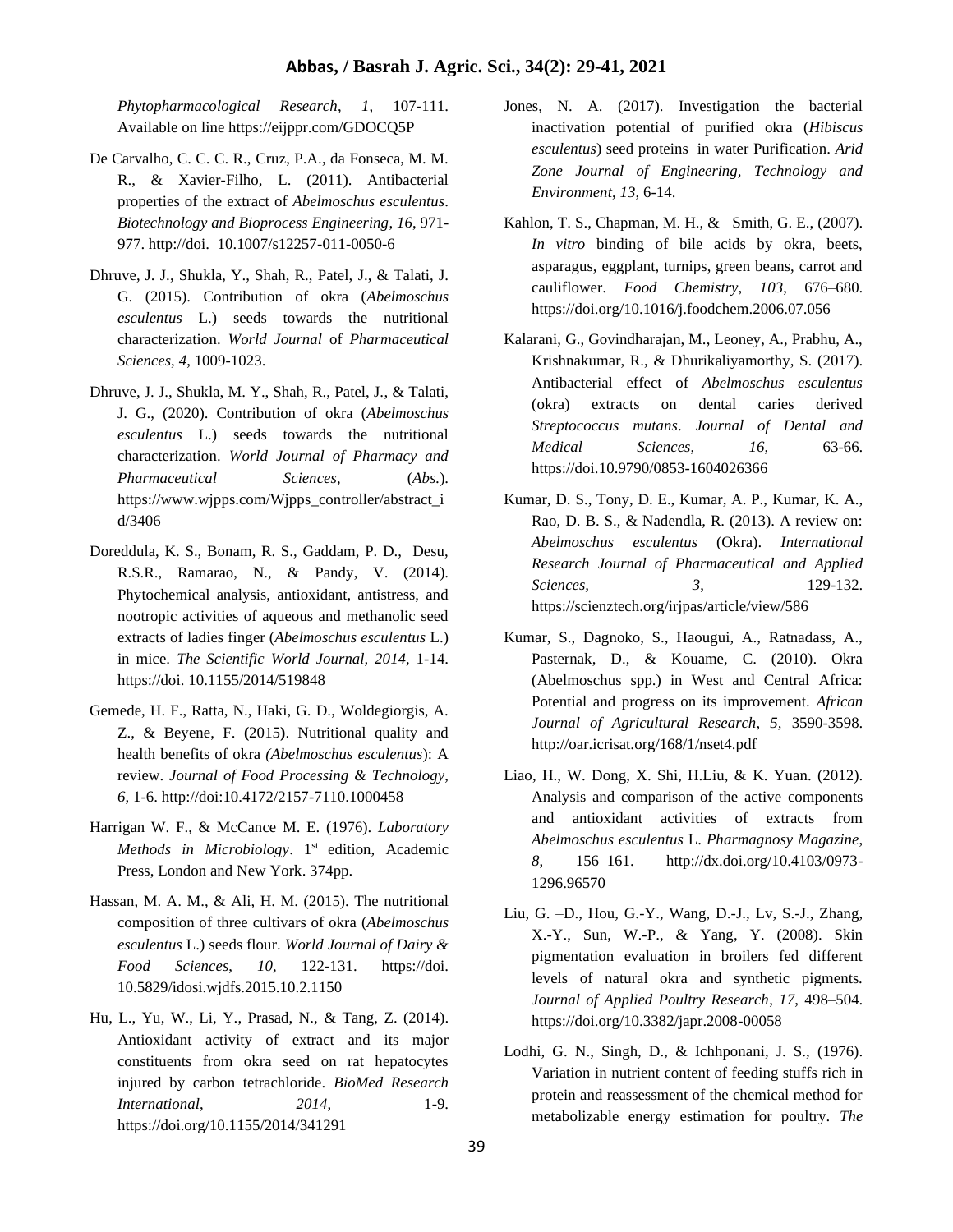*Journal of Agricultural Science*, *86*, 293-303. https://doi.org/10.1017/S0021859600054757

- Mabelebele, M., Alabi, O. J., Ng, ambi, J. W., Norris, D., & Ginindza, M. M., (2014). Compaction of gastrointestinal tract and pH values of digestive organs of Ross 308 broiler and indigenous Venda chickens fed the same diet. *Asian Journal of Animal and Veterinary Advances*, *9*, 71-76. https://doi. 10.3923/ajava.2014.71.7.
- Machebe, N. S., Ugwu, S. O, Atu, C. S., & Mbunwen, N-F H., (2013). Intake of some biological seeds and root extracts of plants improves fertility and hatchability of Turkey eggs. *Journal of Basic and Applied Sciences 9*, 538-542. https://doi. 10.6000/1927-5129.2013.09.69
- MEF. (Ministry of Environment and Forest) (2013). *Biology of Okra. Series of crop specific biology document*. Ministry of Environmental and Forest Government of India. 26pp. http://bangladeshbiosafety.org/wpcontent/uploads/2017/06/Biology\_of\_Okra\_In.pdf
- Messing, J., Thöle, C., Niehues, M., Shevtsova, A., Glocker, E., Borén, T., & Hensel, A. (2014). Antiadhesive properties of *Abelmoschus esculentus* (Okra) immature fruit extract against *Helicobacter pylori* adhesion. *PLoS ONE, 9*, e84836. https://doi.org/10.1371/journal.pone.0084836
- NAP. (2006). *National Academies Press. Lost crops of Africa* volume *II:* Vegetables*.* Washington*,* D.C., The National Academies Press, 378pp. www.nap.edu/catalog/11763.html: pp. 287-301
- Ndangui, C. B., Kimbonguila, A., Nzikou, J. M., Matos, L., Pambou-Tobi., N. P. G, Abena, A. A., Silou, Th., Scher, J., & Desobry, S. (2010). Nutritive composition and properties physic -chemical of *Research Journal of Environmental and Earth Sciences*, *2*, 49-54.
- Ngoc, T. H., Ngo, Q. N., Van, A.T. T., & Vo Phung, N. (2008). Hypolipidemic effect of extracts from *Abelmoschus esculentus* L. (Malvaceae) on Tyloxapol-induced hyperlipidemia in mice. Mahidol *University Journal of Pharmaceutical Sciences*, *35*, 42-46.
- Nwachukwu, E. C., Nulit, R., & Go, R. (2014). Nutritional and biochemical properties of Malaysian

okra variety. *Advancement in Medicinal Plant Research*, *2*, 16–19.

- Olorunnipa, T. A., Igbokwe, C. C., Lawal, T. O., Adeniyi, B. A., & Mahady, G. B. (2013). Anti-*Helicobacter pylori* activity of *Abelmoschus esculentus* L. Moench (okra): An *in vitro* study. *Clinical Microbiology*, *2*, 132. https://doi.10.4172/2327-5073.1000132
- Roy, A., Shrivastava, S. L., & Mandal, S. M. (2014). Functional properties of okra *Abelmoschus esculentus* L. (Moench): traditional claims and scientific evidences. *Plant Science Today*, *1*, 121- 130. https://doi. 10.14719/pst.2014.1.3.63
- Sabitha, V., Ramachandran, S., Naveen, K. R., & Panneerselvam, K. (2011). Antidiabetic and antihyperlipidemic potential of *Abelmoschus esculentus* (L.) Moench in streptozotocin-induced diabetic rats. *Journal of Pharmacy and Bioallied Sciences*, *3*, 397–402. https://doi.10.4103/0975- 7406.84447
- Sabitha, V., Ramachandran, S., Naveen, K. R., & Panneerselvam, K. (2012). Investigation of *in vivo* antioxidant property of *Abelmoschus esculentus* (L) Moench fruit seed and peel powders in streptozotocin-induced diabetic rats. *Journal of Ayurveda and Integrative Medicine*, *3*, 188-193. http://dx.doi.org/10.4103/0975-9476.104432
- Shui, G., & Peng, L. L. (2004). An improved method for the analysis of major antioxidants of *Hibiscus esculentus* Linn. *Journal of Chromatography A, 1048*, 17–24. https://doi.10.1016/j.chroma.2004.07.032
- Singha, P., Chauhana, V., Tiwaria, B. K., Chauhanb, S. S., Simonb, S., Bilalc, S., & Abidia, A. B. (2014). An overview on okra (*Abelmoschus esculentus*) and its importance as a nutritive vegetable in the world. *International Journal of Pharma and Bio Sciences, 4*, 227-233. www.ijpbs.com
- SPSS, *Statistical Package for the Social Sciences*. (2015). Quantitative Data Analysis with IBM SPSS version 23: A Guide for Social Scientists. New York: Routledge.
- Tietz, N. W. (1999). *Textbook of Clinical Chemistry*. 3rd ed. Burtis, E R Ash Wood, W.B. Saunders Company, Philadelphia, 616pp.